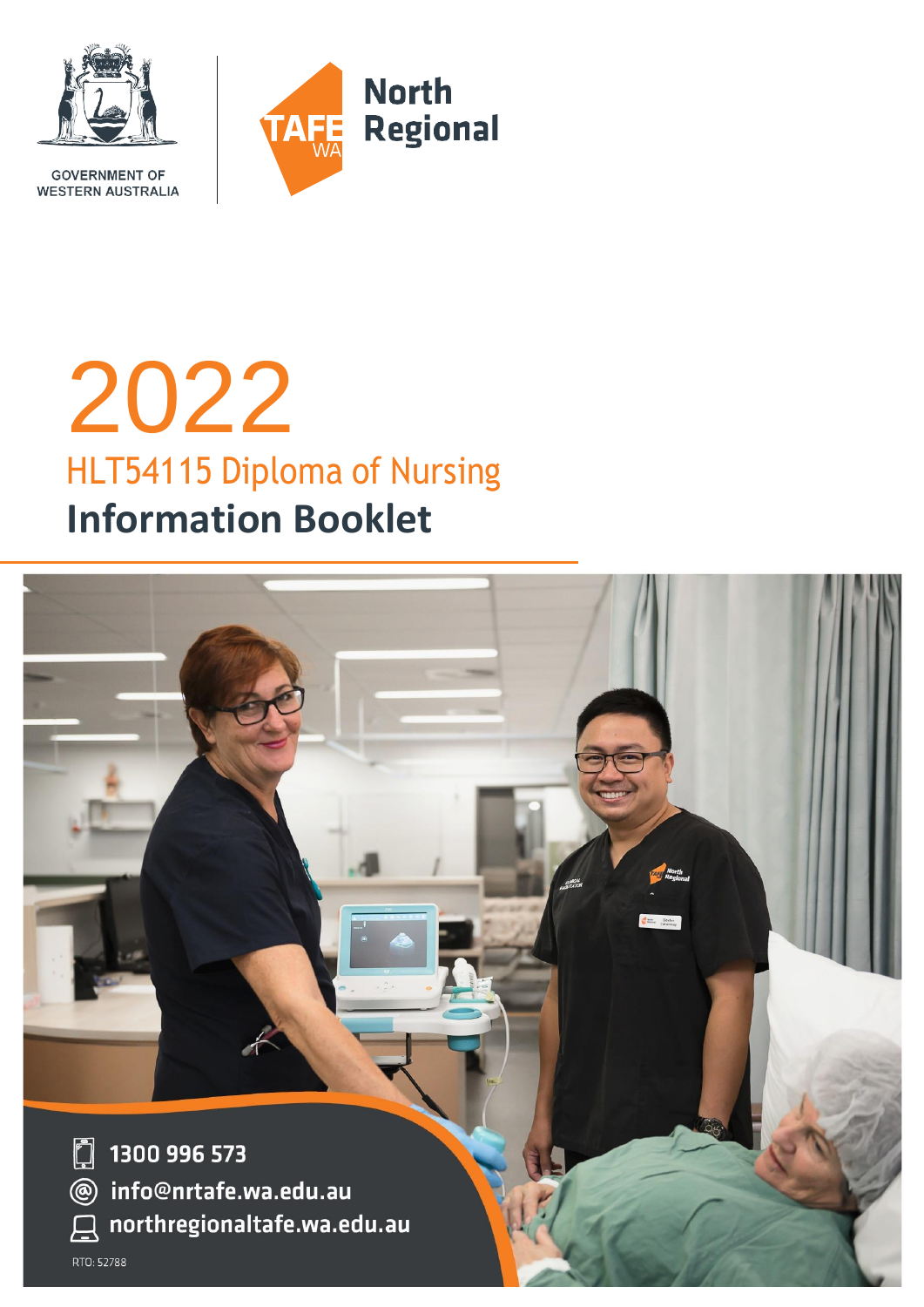

# **Course Structure**

The Diploma of Nursing course prepares the student to seek registration with the Nursing and Midwifery Board of Australia, as an Enrolled Nurse, upon the successful completion. The duration of the course is 18 months and is divided into three stages of study. Each stage of study is presented in a variety of delivery modes:

- Blended delivery Face-to-face learning (classroom) and live online classes for remote students, via video conference
- Simulated practical sessions (Pundulmurra Campus, South Hedland)
- Practical placements in a hospital or health care organisation/service

The Enrolled Nurse works under the supervision of a Registered Nurse and the scope of practice is guided by the Decision-Making Framework developed by ANMC which outlines the codes, conduct and professional boundaries that provides guidance to the profession. The clinical areas covered in the course include Aged Care, Acute Surgical and Medical, Mental Health, Aboriginal Health, Palliative Care, Rehabilitation and Community Health.

This qualification can also provide up to one-year credit towards a Registered Nurse University qualification.

Clinical placement is included within this course to ensure that students are competent in a variety of relevant nursing skills and to gain an understanding of the culture and practices of the workplace.

Students will undertake numerous clinical placements during the Diploma of Nursing, usually at the end of each semester. Placements are between 2-6 weeks full time. Part-time placements are not available. Clinical placement is a mandatory component of the Diploma of Nursing. Students are required to complete **a minimum of 440 unpaid hours** prior to graduating and to be eligible to register with the NMBA.

**Students may be allocated to any health care agency within Western Australia.** Travel will be required and students are responsible for any costs associated with getting to and from their clinical placement, including the cost of accommodation, this can be for periods of in excess of two-three weeks. Nursing is a profession that occurs **24 hours a day and across 365 days per year. It is desirable that students work morning & afternoon shifts, however in this ever-competing world of clinical placements, students should expect that they may at some stage in their EN training, be allocated clinical placements that occur beyond the semester end dates and be a mixture of AM, PM and Night shifts rosters.**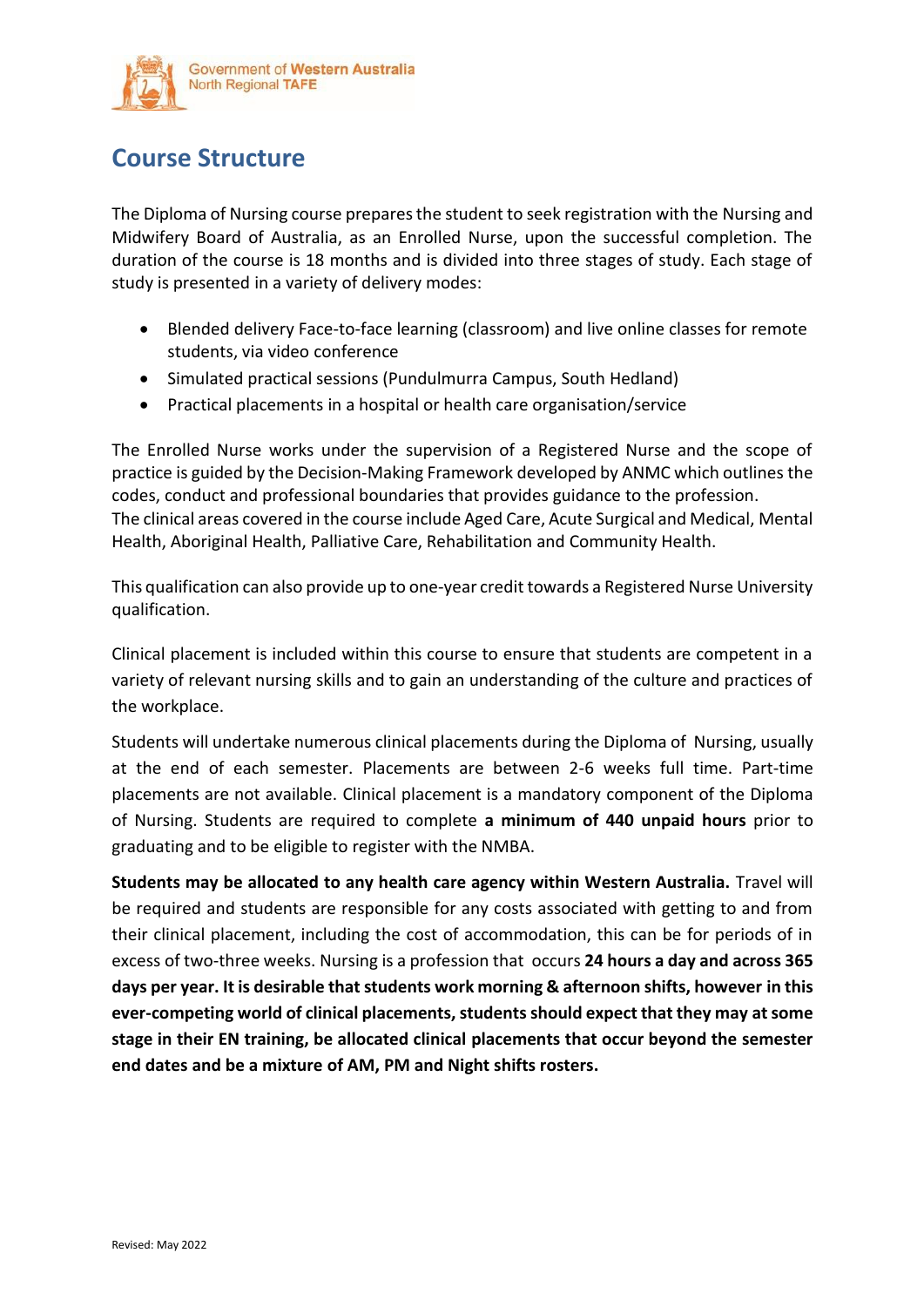

# **Entry Requirement Information**

To gain entry into the Diploma of Nursing, **there are two very distinct requirements that need to be met,** firstly the Language, Literacy and Numeracy (LLN) entry requirements as outlined in Part 1 and secondly the Nursing and Midwifery Board of Australia (NMBA) requirements, outlined in Part 2.

The LLN entry requirements are based on the applicant having sufficient educational preparation to study at a Diploma level.

The NMBA requirements are based on the applicant having sufficient English language competence to practice in Australia as an Enrolled Nurse.

**Both of these entry requirements must be met prior to gaining entry into the Diploma of Nursing program.**

## **PART 1: Language, Literacy and Numeracy (LLN) Entry Requirements**

Applicants must be able to demonstrate that they meet the minimum Language, Literacy and Numeracy (LLN) entry requirements, demonstrating achievement of an Australian Core Skills Framework Exit Level 3.

#### **All Applicants**

All non-school leaver applicants must complete the literacy and numeracy components of the LLN Robot.

Applicants from non-English speaking countries who have undertaken a formal English Language Skills Test for example (IELTS) need only undertake the numeracy component of the LLN Robot.

Applicants who have completed Year 12 with either ATAR or General studies and achieved a minimum grade of C in English, need only to undertake the numeracy component of the LLN Robot.

The LLN Robot is an interactive on-line tool designed to identify and measure an individual's foundation skill level. Participants who undertake this assessment must have an exit level three against the Australian Core Skills Framework in **BOTH** reading and numeracy.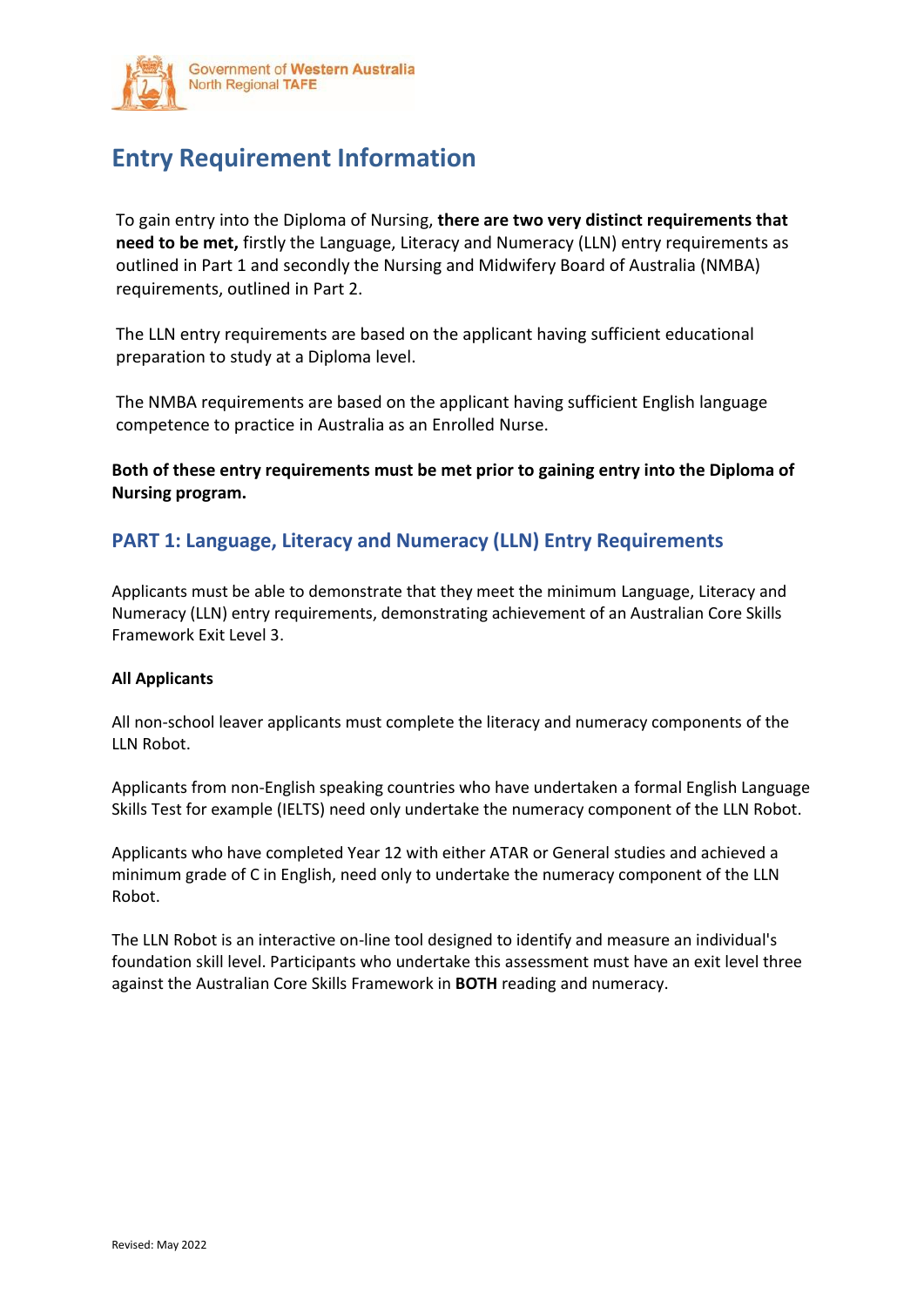

## **PART 2: NMBA English Language Competency**

Applicants **must also** provide evidence that they have met the minimum English Language Competency set out by the Nursing and Midwifery Board of Australia (NMBA), prior to commencing in the Diploma of Nursing.

### **What do I need to do?**

### **You need to have met one of the following criteria:**

At admission to the program the applicant has English as their primary language and can demonstrate they have attended and satisfactorily completed at least six years of primary and secondary education (at least two years must be between years 7 to 12) taught and assessed in English in one of the **recognised English-speaking countries** that meet the NMBA requirements; these countries are:

**Australia New Zealand, The United States of America, The United Kingdom, Canada (excluding French Canadian territories), The Republic of Ireland and South Africa.**

## **OR**

At the time of applying to study in the Diploma of Nursing the applicant who does not have English as their primary language must be able to demonstrate minimum scores in one of the following English Language Tests:

- **i. IELTS** International English Language Testing System (academic module) with a **minimum overall score of 7** and a **minimum score of 7** in each of the **four** components(**listening, reading, writing and speaking**).
- **ii. OET** Occupational English Test with a minimum score of **B in each** of the four components (listening, reading, writing and speaking).
- **iii. PTE Academic** Pearson test of English academic with a minimum overall score of 65 and a **minimum score of 65** in each of the four communicative skills (listening, reading, writing and speaking).
- **iv. TOEFL iBT** Test of English as a Foreign Language Internet-Based Test with a minimum total score of 94 and the following minimum score in each section of the test: 24 for listening 24 for reading 27 for writing, and 23 for speaking